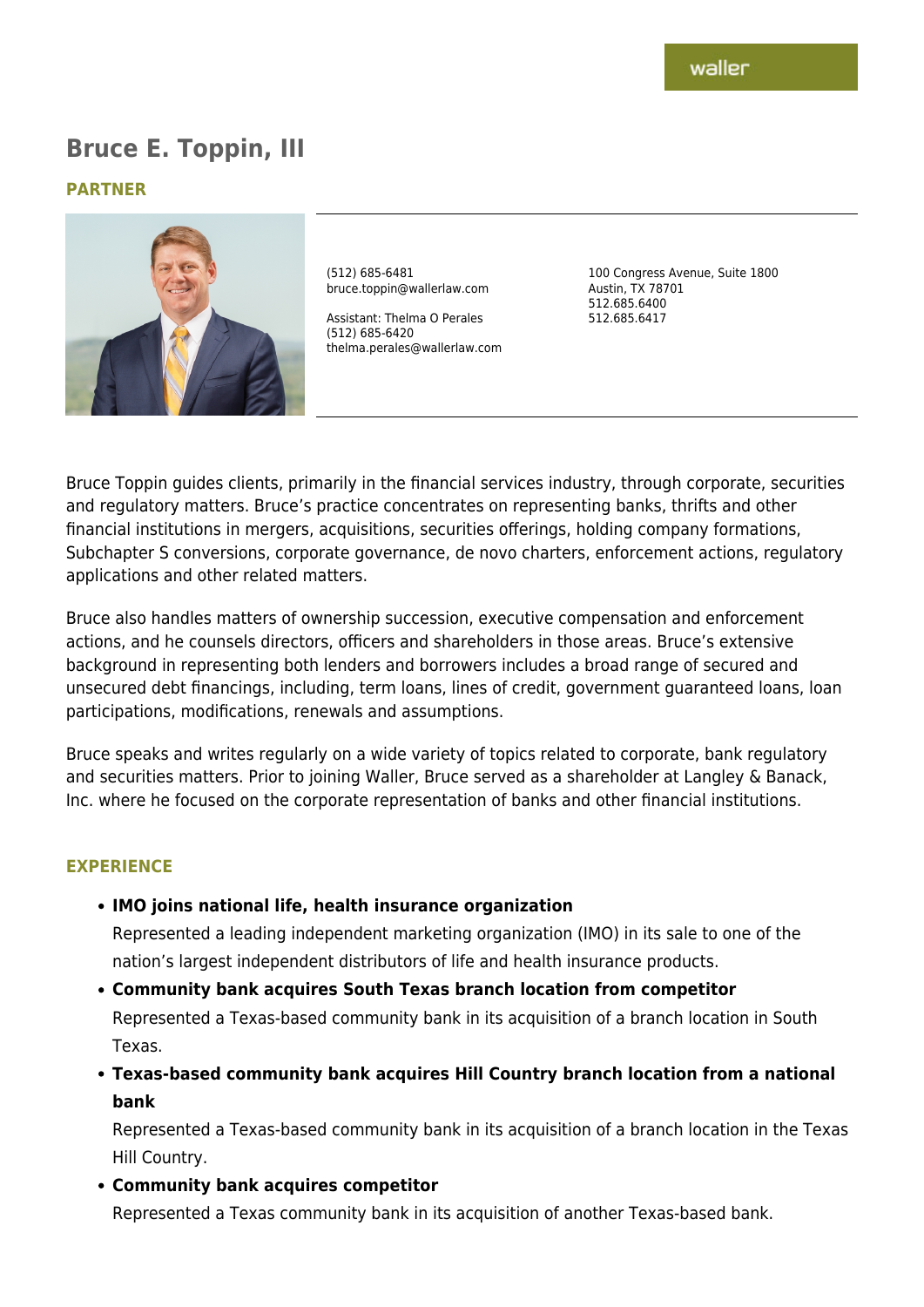# **Investor group acquires bank in platform acquisition**

Represented an investor group in its acquisition, through a newly formed bank holding company, of a Texas-based bank.

- **National bank completes acquisition of national equipment finance company** Represented a multi-billion dollar national bank in its acquisition of a national equipment finance company.
- **Bank holding company completes private placement of \$24 million in subordinated notes**

Represented a Texas-based bank holding company in its private placement of \$24 million in subordinated notes to qualified institutional investors.

- **Community bank acquires competitor** Represented a community bank in Texas in its acquisition of another Texas-based bank.
- **Bank holding company completes private placement of \$30 million in subordinated notes**

Represented a multi-billion dollar Texas-based bank holding company in the private placement of \$30 million in subordinated notes.

- **Bank holding company completes private placement of \$25 million in common stock** Represented a multi-billion dollar Texas-based bank holding company in its private placement of \$25 million in common stock to qualified investors.
- **Bank holding company sells subsidiary insurance agency** Represented a multi-billion dollar Texas-based bank holding company in the sale of its subsidiary property and casualty insurance agency.

## **EDUCATION**

- J.D., St. Mary's University School of Law
- B.B.A., Texas Tech University

## **BAR ADMISSIONS**

Texas

# **RECOGNITIONS**

## **Best Lawyers in San Antonio, S.A. Scene Magazine**

• Business and Corporate (2014, 2017)

## **PROFESSIONAL INVOLVEMENT**

American Bar Association, Banking Law Committee